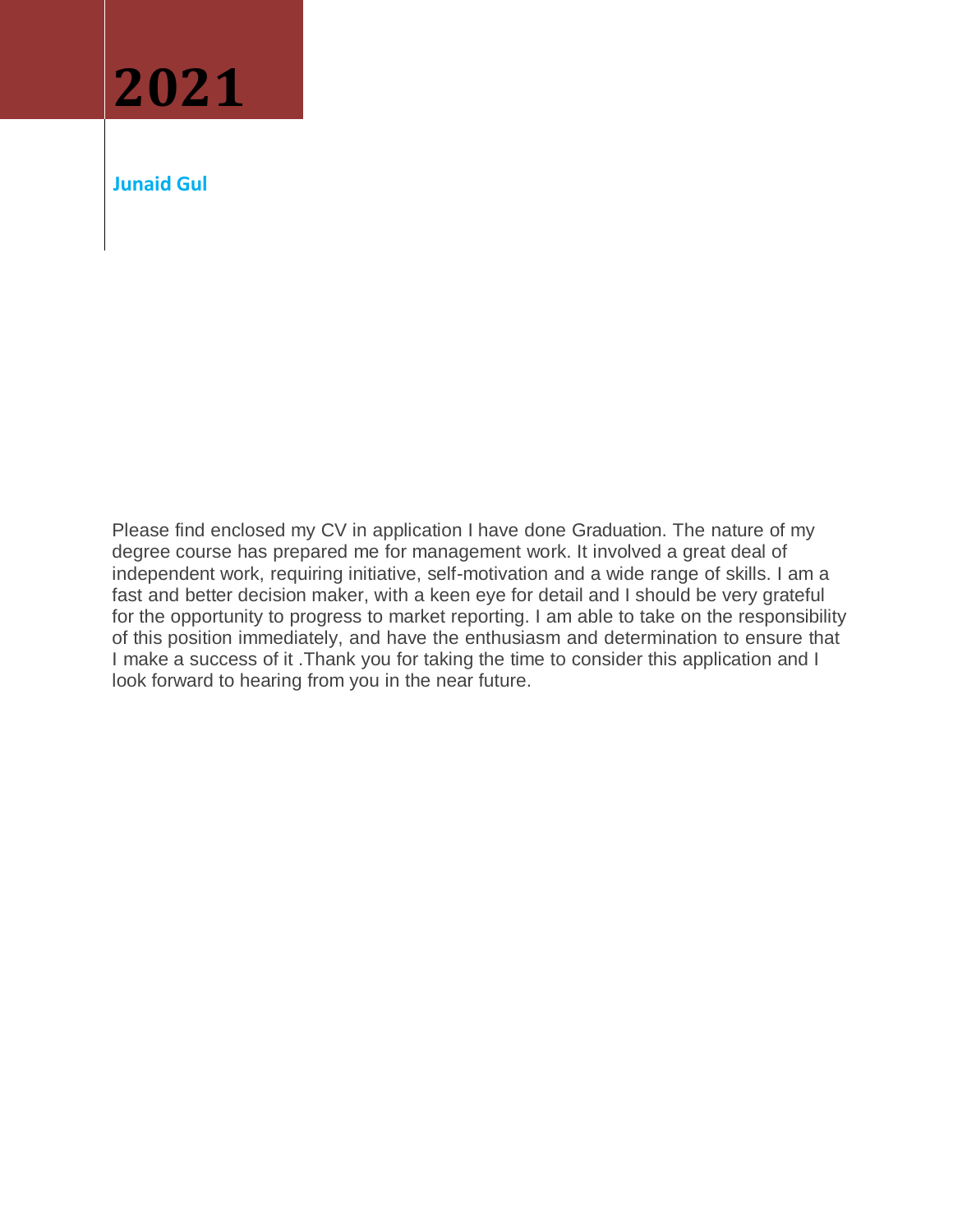

Junaid Gul S/o. Gul Hassan

**<u> +966596268672</u> iamjhassan@gmail.com**<br>■ iamjhassan@gmail.com **Jeddah, Saudi Arabia**

 **PREFERRED JOB Document Controller (EPC), Sales Coordinator, Associate Administration**

|                                               | <b>CAREER OBJECTIVE</b> I am a conscientious person who operates well under pressure and pays attention to details. I'm flexible,<br>quick to pick up new skills and eager to learn different cultural norms. I'm keen to become an important<br>asset to an esteemed and fast paced organization by utilizing my experience and knowledge against the<br>challenging environment.                                                                                                                                                                                                                                                                                                                                                                                                                                                                                                 |
|-----------------------------------------------|------------------------------------------------------------------------------------------------------------------------------------------------------------------------------------------------------------------------------------------------------------------------------------------------------------------------------------------------------------------------------------------------------------------------------------------------------------------------------------------------------------------------------------------------------------------------------------------------------------------------------------------------------------------------------------------------------------------------------------------------------------------------------------------------------------------------------------------------------------------------------------|
| <b>WORK EXPERIENCE</b>                        | <b>BAHRA</b><br>Bahra Advanced Cable Manufacture Co. Ltd. - KSA<br>I have been appointed in "BAHRA CABLES CO." which is known as one of the fastest 100 growing companies<br>considered and nominated in cable industry in kingdom of Saudi Arabia in year 2012.                                                                                                                                                                                                                                                                                                                                                                                                                                                                                                                                                                                                                   |
| APR 2015 - TILL DATE                          | DOCUMENT CONTROLLER CUM SALES CO-ORDINATOR<br><b>RANGE: 7 YEARS</b>                                                                                                                                                                                                                                                                                                                                                                                                                                                                                                                                                                                                                                                                                                                                                                                                                |
| <b>RESPONSIBILITIES</b>                       | • Methodically recording & keeping documents, e-Filing by using specific classification to ensure easy retrieval.<br>. Have good command over ACONEX, ORACLE, SAP ARIBA, Web Application Server, eGesDoc & all Supplier Network<br>. Update & implement Data and Document Control System within the department, in line with the Quality Assurance Policy<br>. Assessment of BOQ and Technical Specification to accumulate useful data (Quotations, Sales Orders, Invoices, Packing List)<br>. Create Technical Inquiry & correspond with Technology Department to obtain the appropriate Technical Data for the product<br>and shop drawing<br>. Analyse & prepare Technical Submittals & e-Submittals (As Built, Final, MRB, MDR, FQD, MEC, IDR etc)<br>. Follow-up with clients to obtain the approval and/or rectify the MEP consultant's analyses & arrange reply to comments |
| <b>MAJOR</b><br><b>PROJECTS</b>               | King Salman International Complex for Maritime Industries project<br>Marjan increment program<br>Ras Tanura Refinery Clean Fuels and Aromatics Project<br>Master Gas Plant, SEPCO Electric.<br>ARAMCO Fadhili Gas Plant, PETROFAC.<br>Zubair Oil Field Development Project, ENI.<br>Riyadh Metro, Dubai Metro<br>Saline Water Conversion Corp. (SWCC), Sinopec Int'l<br>Jubail United Petrochemical Company (UNITED) SABIC. Samsung Eng<br>ETHANE DEEP RECOVERY FACILITY PROJECT - Hyundai Eng                                                                                                                                                                                                                                                                                                                                                                                     |
| <b>WORK EXPERIENCE</b><br>AUG 2014 - MAR 2015 | <b>Maghrabi Group of Companies - Pakistan</b><br><b>SENIOR STOREKEEPER</b><br><b>RANGE: &lt;1 YEAR</b>                                                                                                                                                                                                                                                                                                                                                                                                                                                                                                                                                                                                                                                                                                                                                                             |
| <b>RESPONSIBILITIES</b>                       | . Plan & perform ordering, inspecting goods, labelling and delivering to the designated location<br>• Prepare storage area for perpetual inventory and supervise the operation, updating and maintaining stock level<br>. Coordinates inbound & outbound freight, Record keeping, updating & compile the report as and when required<br>· Staff scheduling, defining & executing colleague's responsibility<br>• Identify staff development & arrange training to ensure smooth process<br>. Ensure health & safety measures are adhered by throughout                                                                                                                                                                                                                                                                                                                             |
| <b>WORK EXPERIENCE</b><br>JUN 2012 - APR 2014 | <b>Akaztel Marketing - Pakistan</b><br><b>TEAM LEADER</b><br><b>RANGE +2 YEARS</b><br>• Effectively supervise the staff on day to day operation to ensure target achievement<br>• Analyse & generate weekly activity report & maintain the records                                                                                                                                                                                                                                                                                                                                                                                                                                                                                                                                                                                                                                 |
| <b>RESPONSIBILITIES</b>                       | . To ensure the staff complete the requisite paperwork & sign off<br>• Handling petty cash to ensure smooth workplace operation & ensure the security patrol<br>. Communicate company goal and deadlines to team & keep the management informed over team's performance                                                                                                                                                                                                                                                                                                                                                                                                                                                                                                                                                                                                            |
| <b>WORK EXPERIENCE</b><br>MAR 2010 - DEC 2011 | Dubai Islamic Bank Ltd. - Pakistan<br><b>CUSTOMER SERVICE REPRESENTATIVE</b><br><b>RANGE +1 YEAR</b><br>. Provides timely feedback to the management regarding service failures or customer concerns<br>. Attend customer's complaint and address the issue effectively                                                                                                                                                                                                                                                                                                                                                                                                                                                                                                                                                                                                            |
| <b>RESPONSIBILITIES</b>                       | . To provide timely and precise information to incoming customer about order status<br>. To introduce new product and its information with technicalities                                                                                                                                                                                                                                                                                                                                                                                                                                                                                                                                                                                                                                                                                                                          |